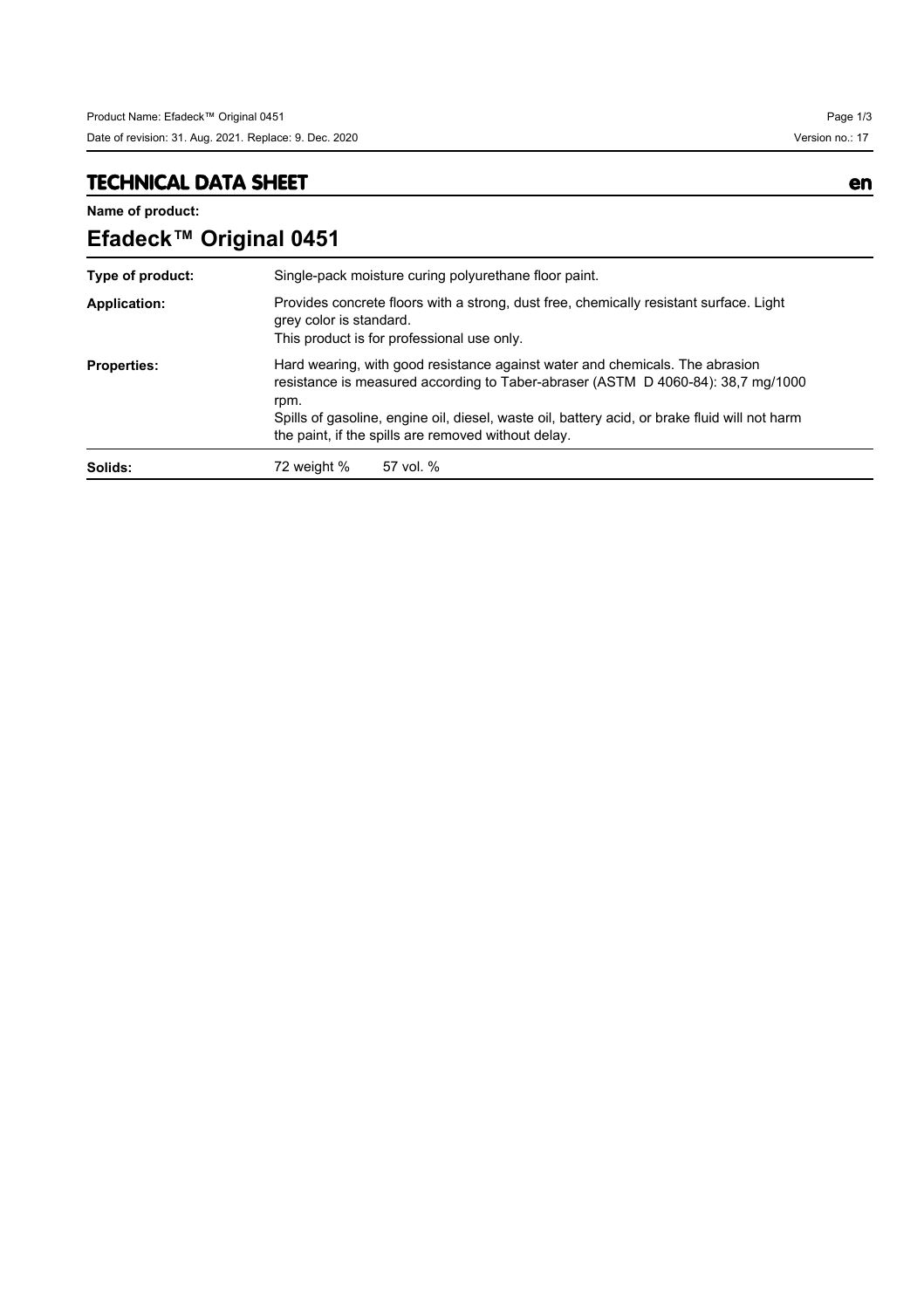Date of revision: 31. Aug. 2021. Replace: 9. Dec. 2020 Version no.: 17

| Method:<br>Paint Brush | <b>Recommended viscosity:</b><br>Thinner:<br>No thinning required                                                                                                                                                                                                                                                                                                                                                                                                                                                                                                                                                                                                                                                  |  |  |  |                       |                                                                                                                                                                                                         |
|------------------------|--------------------------------------------------------------------------------------------------------------------------------------------------------------------------------------------------------------------------------------------------------------------------------------------------------------------------------------------------------------------------------------------------------------------------------------------------------------------------------------------------------------------------------------------------------------------------------------------------------------------------------------------------------------------------------------------------------------------|--|--|--|-----------------------|---------------------------------------------------------------------------------------------------------------------------------------------------------------------------------------------------------|
| <b>Application:</b>    |                                                                                                                                                                                                                                                                                                                                                                                                                                                                                                                                                                                                                                                                                                                    |  |  |  |                       |                                                                                                                                                                                                         |
|                        | REPAINTING OF AN OLD EVT. PAINTED FLOOR:<br>Please contact our technical department for advice.                                                                                                                                                                                                                                                                                                                                                                                                                                                                                                                                                                                                                    |  |  |  |                       |                                                                                                                                                                                                         |
|                        | Loose Efadeck™ Original 0451 has to be removed. Clean thereafter the floor with<br>Efadeck™ Cleaner 10% solution and rinse carefully with water. Bare spots without<br>Efadeck™ must be primed with Efadeck™ Original 0451 thinned by 30 % Synthetic<br>Thinner 0700 68063. Paint then the floor with 1-2 layers of Efadeck™ Original undiluted<br>- see: New concrete floor.                                                                                                                                                                                                                                                                                                                                      |  |  |  |                       |                                                                                                                                                                                                         |
|                        | REPAINTING OF OLD EFADECK FLOOR:                                                                                                                                                                                                                                                                                                                                                                                                                                                                                                                                                                                                                                                                                   |  |  |  |                       |                                                                                                                                                                                                         |
|                        | Prior to painting a concrete floor, it is necessary to check if the concrete will allow the<br>paint to penetrate and adhere. This may be done by placing drops of water on the<br>concrete surface and observe if the drops remain as pearls on the surface, or if the<br>concrete surface absorbs the water. If the water penetrates the concrete surface, the<br>floor will be ready to paint after cleaning and vacuuming. If the water remains as pearls<br>on the surface of the concrete, the concrete must be ground with a suitable floor<br>grinder or shot blasted. The grinding must be through enough to allow the water<br>droplets to penetrate into the concrete. Sweep or vacuum clean the floor. |  |  |  |                       |                                                                                                                                                                                                         |
|                        | <b>GRINDING OF CONCRETE FLOORS:</b>                                                                                                                                                                                                                                                                                                                                                                                                                                                                                                                                                                                                                                                                                |  |  |  |                       |                                                                                                                                                                                                         |
|                        | If required, a third coat may be applied after min. 12-16 hours, but before 48 hours.                                                                                                                                                                                                                                                                                                                                                                                                                                                                                                                                                                                                                              |  |  |  |                       |                                                                                                                                                                                                         |
|                        | Ensure there is adequate ventilation during application and the entire drying process,<br>as with insufficient ventilation gloss inequalities can occur.                                                                                                                                                                                                                                                                                                                                                                                                                                                                                                                                                           |  |  |  |                       |                                                                                                                                                                                                         |
|                        | If the paint dries more than 24 hours there is a risk that the topcoat does not adhere to<br>the primer layer. It is recommended to paint with a thinned (ca. 10-30%) Efadeck™<br>Original 0451 or to sand the floor then.                                                                                                                                                                                                                                                                                                                                                                                                                                                                                         |  |  |  |                       |                                                                                                                                                                                                         |
|                        | FINAL TREATMENT:<br>After min. 4-6 hours or max. 24 hours drying time, apply one coat of Efadeck™ Original<br>0451, by brush or roller without thinning.                                                                                                                                                                                                                                                                                                                                                                                                                                                                                                                                                           |  |  |  |                       |                                                                                                                                                                                                         |
|                        | Due to poor adhesion, concrete floors to which curing or sealing has been applied can<br>not be painted with Efadeck™ Original 0451.<br>PRIMING:<br>The concrete is primed using either Efadeck™ Original, thinned by 30% Synthetic<br>Thinner 0700 68063, or Efadeck™, clear, series 0454. In order to achieve good<br>adhesion the primer layer is preferably applyed by a broom.<br>NB! By painting on self-compacting concrete / self levelling compound the first layer<br>has to be diluted 50 % with Syntetic Thinner 0700 68063 and the second layer by 30 %.<br>The toplayer must not be diluted.                                                                                                         |  |  |  |                       |                                                                                                                                                                                                         |
|                        |                                                                                                                                                                                                                                                                                                                                                                                                                                                                                                                                                                                                                                                                                                                    |  |  |  | <b>Pre-treatment:</b> | UNTREATED FLOOR:<br>The floor must be clean and dry - max. 10 % RH. If the concrete has been steel<br>trowelled to make the surface impenetrable, thorough grinding is recommended (pls.<br>see below). |

Broom No thinning required Roller No thinning required